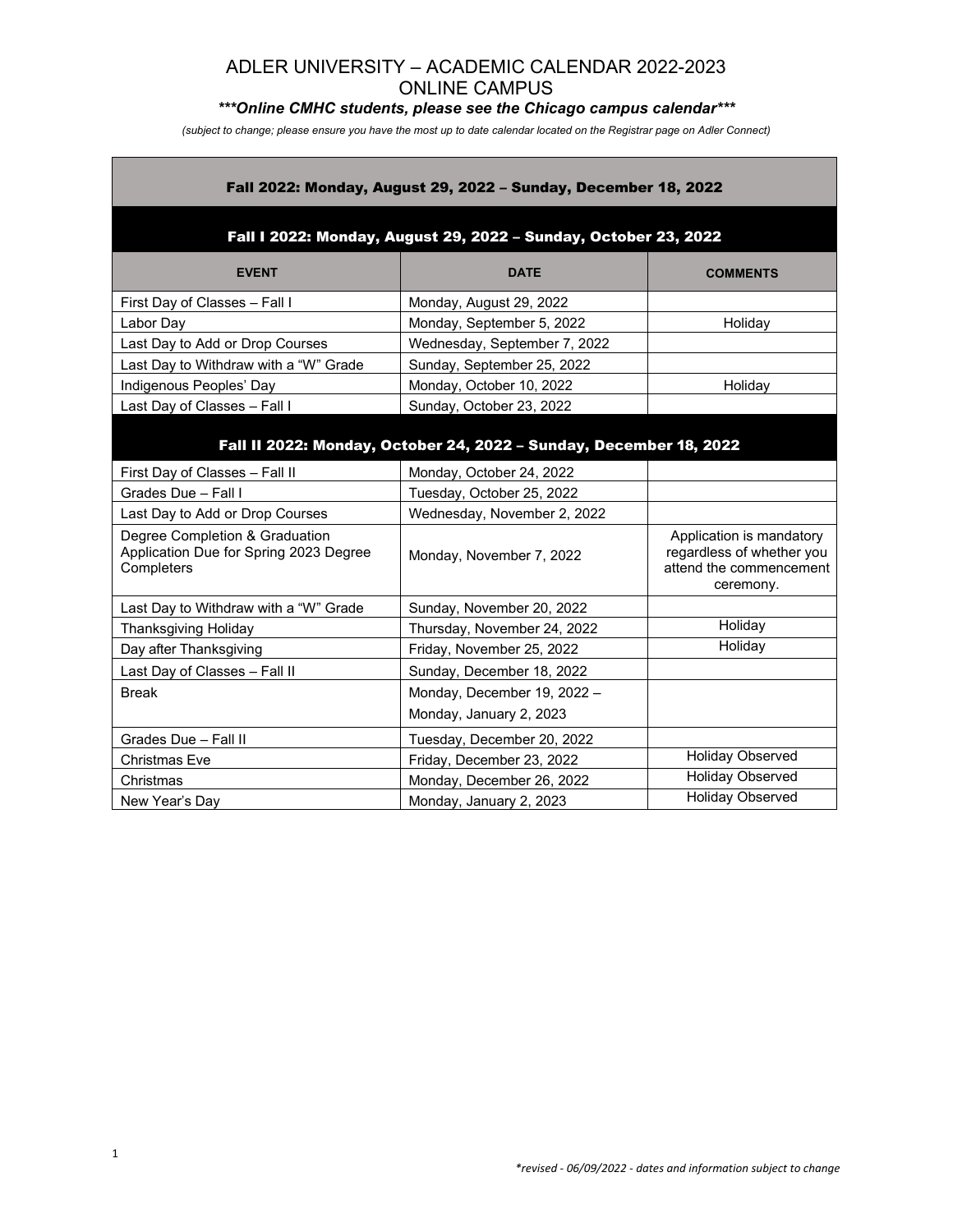# *\*\*\*Online CMHC students, please see the Chicago campus calendar\*\*\**

*(subject to change; please ensure you have the most up to date calendar located on the Registrar page on Adler Connect)*

| Spring 2023: Tuesday, January 3, 2023 - Sunday, April 23, 2023                                       |                                                         |                                                                                               |  |  |
|------------------------------------------------------------------------------------------------------|---------------------------------------------------------|-----------------------------------------------------------------------------------------------|--|--|
| Spring I 2023: Tuesday, January 3, 2023 - Sunday, February 26, 2023                                  |                                                         |                                                                                               |  |  |
| <b>EVENT</b>                                                                                         | <b>DATE</b>                                             | <b>COMMENTS</b>                                                                               |  |  |
| First Day of Classes - Spring I                                                                      | Tuesday, January 3, 2023                                |                                                                                               |  |  |
| Last Day to Add or Drop Courses                                                                      | Thursday, January 12, 2023                              |                                                                                               |  |  |
| Martin Luther King Jr Day                                                                            | Monday, January 16, 2023                                | Holiday                                                                                       |  |  |
| Last Day to Withdraw with a "W" Grade                                                                | Sunday, January 29, 2023                                |                                                                                               |  |  |
| President's Day                                                                                      | Monday, February 20, 2023                               | Holiday                                                                                       |  |  |
| Last Day of Classes - Spring I                                                                       | Sunday, February 26, 2023                               |                                                                                               |  |  |
| Spring II 2023: Monday, February 27, 2023 - Sunday, April 23, 2023                                   |                                                         |                                                                                               |  |  |
| First Day of Classes - Spring II<br>Grades Due - Spring I                                            | Monday, February 27, 2023<br>Tuesday, February 28, 2023 |                                                                                               |  |  |
|                                                                                                      |                                                         |                                                                                               |  |  |
| Degree Completion & Graduation<br>Application Due for Summer 2023 and<br>Fall 2023 Degree Completers | Monday, March 6, 2023                                   | Application is mandatory<br>regardless of whether you<br>attend the commencement<br>ceremony. |  |  |
| Last Day to Add or Drop Courses                                                                      | Wednesday, March 8, 2023                                |                                                                                               |  |  |
| Last Day to Withdraw with a "W" Grade                                                                | Sunday, March 26, 2023                                  |                                                                                               |  |  |
| Spring Holiday                                                                                       | Friday, April 7, 2023                                   | Holiday                                                                                       |  |  |
| Last Day of Classes - Spring II                                                                      | Sunday, April 23, 2023                                  |                                                                                               |  |  |
| <b>Break</b>                                                                                         | Monday, April 24, 2023 -<br>Sunday, April 30, 2023      |                                                                                               |  |  |
| Grades Due - Spring II                                                                               | Tuesday, April 25, 2023                                 |                                                                                               |  |  |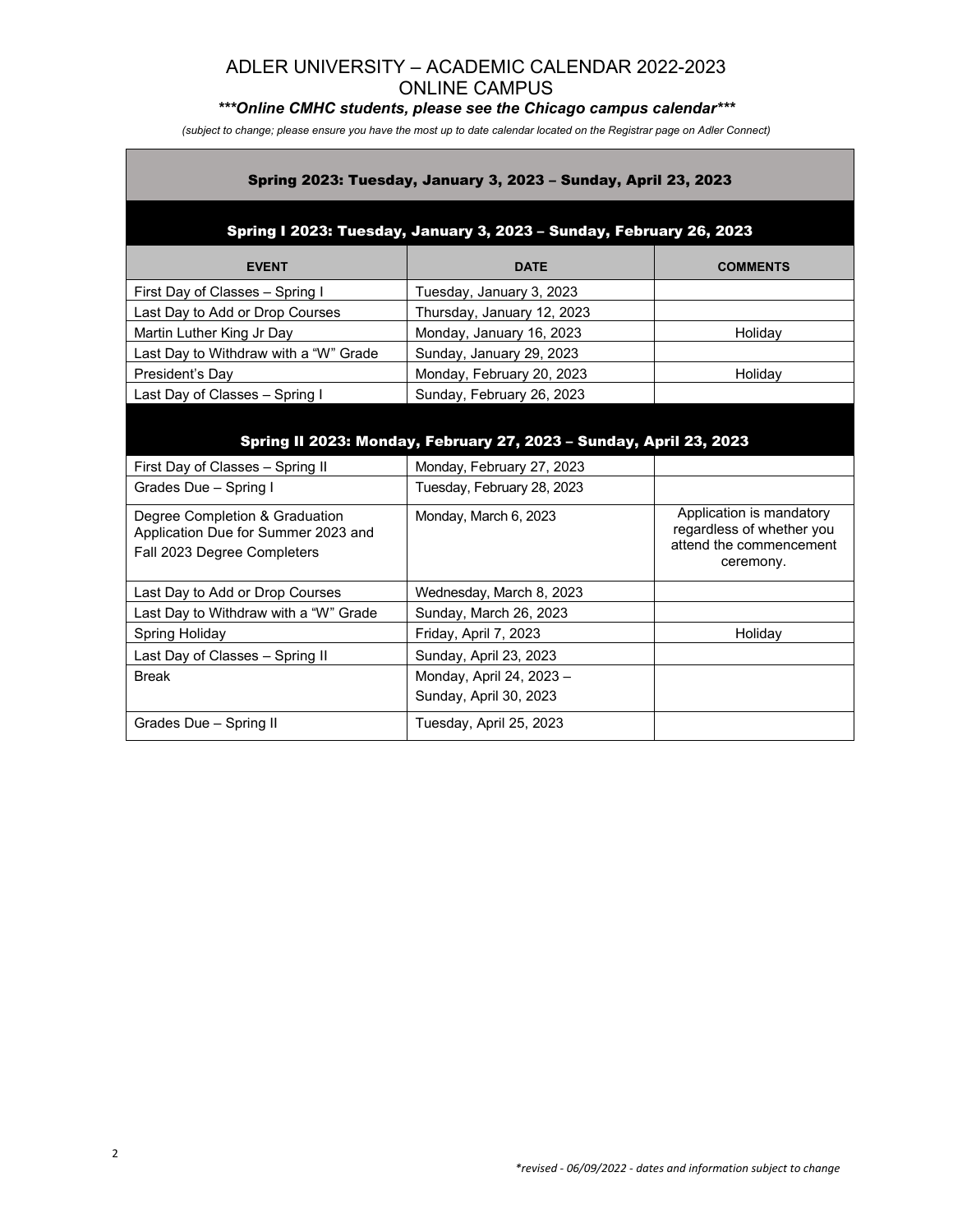# *\*\*\*Online CMHC students, please see the Chicago campus calendar\*\*\**

*(subject to change; please ensure you have the most up to date calendar located on the Registrar page on Adler Connect)*

#### Summer 2023: Monday, May 1, 2023 – Sunday, August 20, 2023

#### Summer I 2023: Monday, May 1, 2023 – Sunday, June 25, 2023

| <b>EVENT</b>                          | <b>DATE</b>             | <b>COMMENTS</b> |
|---------------------------------------|-------------------------|-----------------|
| First Day of Classes - Summer I       | Monday, May 1, 2023     |                 |
| Last Day to Add or Drop Courses       | Wednesday, May 10, 2023 |                 |
| Last Day to Withdraw with a "W" Grade | Sunday, May 28, 2023    |                 |
| Memorial Day                          | Monday, May 29, 2023    | Holiday         |
| Juneteenth (Observed)                 | Monday, June 19, 2023   | Holidav         |
| Last Day of Classes - Summer I        | Sunday, June 25, 2023   |                 |

# Summer II 2023: Monday, June 26, 2023 – Sunday, August 20, 2023

| First Day of Classes - Summer II      | Monday, June 26, 2023     |         |
|---------------------------------------|---------------------------|---------|
| Grades Due - Summer I                 | Tuesday, June 27, 2023    |         |
| Independence Day                      | Tuesday, July 4, 2023     | Holiday |
| Last Day to Add or Drop Courses       | Wednesday, July 5, 2023   |         |
| Last Day to Withdraw with a "W" Grade | Sunday, July 23, 2023     |         |
| Last Day of Classes - Summer II       | Sunday, August 20, 2023   |         |
| <b>Break</b>                          | Monday, August 21, 2023 - |         |
|                                       | Sunday, August 27, 2023   |         |
| Grades Due - Summer II                | Tuesday, August 22, 2023  |         |